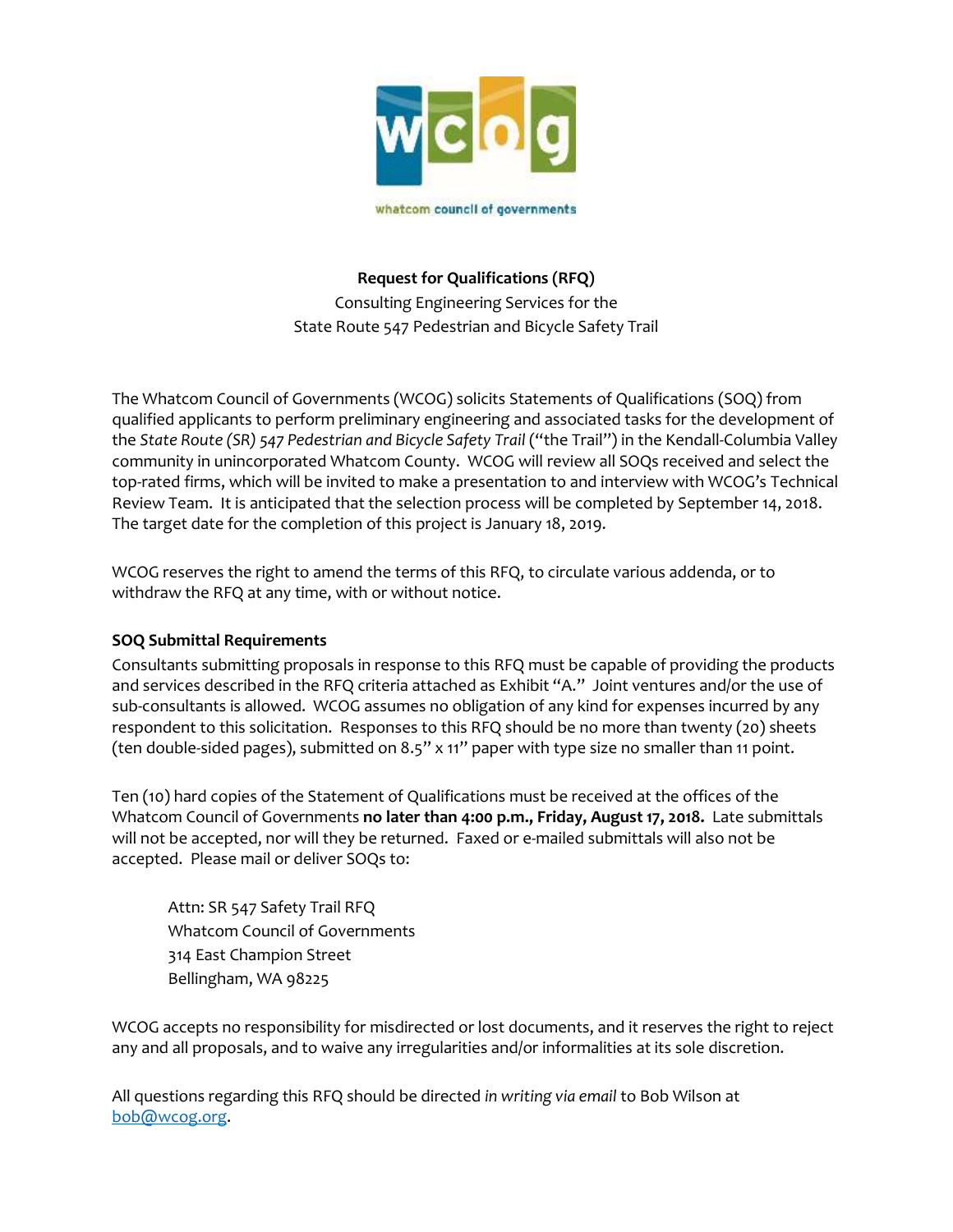# **EXHIBIT A** REQUEST FOR QUALIFICATIONS (RFQ) CRITERIA

#### **State Route 547 Pedestrian and Bicycle Safety Trail**

#### **Project Background**

State Route 547 – also known as "Kendall Road" and "Kendall Highway" – is located in west-central Whatcom County. SR 547 is the only route that ties together several communities in this area: Kendall, Balfour, Paradise Lakes and Peaceful Valley. SR 547 is a vehicle-focused corridor with narrow shoulders, no lighting, no sidewalks and on which vehicles regularly travel at speeds of 45 MPH and greater. Since 1997, one person walking and three people bicycling on SR 547 have been killed due to being struck by a vehicle, including a 14-year-old boy in 2016. In response to these tragedies, concerned residents established the Kendall-Columbia Valley Connectivity Plan Association (KCVCPA), which includes community leaders, the Washington State Department of Transportation (WSDOT) and WCOG. KCVCPA has been meeting since 2013 to develop strategies to enable people living in these communities – especially the children – to safely access nearby resources, such as the North Fork Community Library, the East Whatcom Regional Resource Center, commercial services, places of worship, transit stops, fire station, and Kendall Elementary School. One of the strategies included is the *Kendall/Columbia Valley Connectivity Plan*, which was the precursor to the *State Route 547 Pedestrian and Bicycle Safety Trail Risk and Cost Analysis Report* that was completed in 2017.

The project area is the SR 547 corridor from the Kendall Elementary School at MP o.32, north to North County Christ the King Church at MP 3.47, approximately 3.15 miles. The proposed Trail will connect numerous communities and neighborhoods to essential services by developing a shareduse, non-motorized walking and biking facility that would provide safe access to important community destinations. It is anticipated that the Trail would significantly improve the safety of pedestrians and bicyclists by reducing conflicts with cars and trucks. Although the primary users of this facility will almost certainly be area residents seeking safe access to community resources, it could potentially also serve recreational users accessing existing and future parks and secondary trails as well as the proposed Bay to Baker Regional Trail.

## **Available Reports**

The following reports are available on request from WCOG:

- *The Kendall/Columbia Valley Connectivity Plan* (March 2016)
- *State Route 547 Pedestrian and Bicycle Safety Trail Risk and Cost Analysis Report* (June 2017)

## **General Scope of Work**

The work to be performed by the consultant will consist of performing preliminary engineering – applying WSDOT's "practical solutions" approach – associated with the construction of a low-cost pedestrian and bicycle trail to the 30 percent design level. Paramount in this process will be close coordination with Puget Sound Energy (PSE), which is currently planning for the replacement of existing utility poles along the SR 547 corridor. PSE has agreed to coordinate its planning process with that of WCOG's Trail consultant to achieve economies of scale in both this preliminary engineering effort and, ultimately, in the construction phase. The selected consultant's scope of work will include, but not necessarily be limited to, the following activities: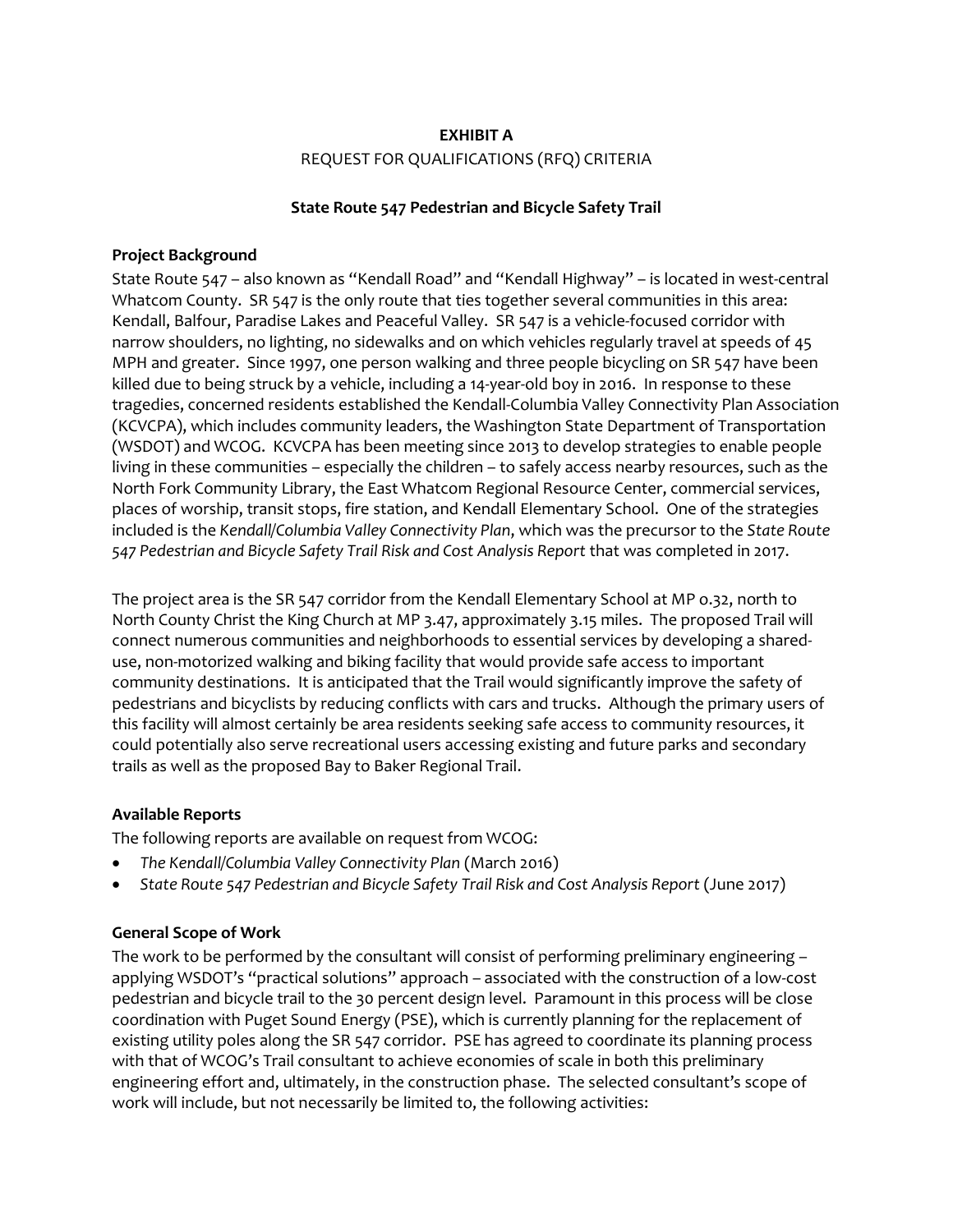- Completion of required environmental documentation
- Development of environmental mitigation strategies as necessary
- Geotechnical analysis
- Storm-water
- Determination of right-of-way
- Project alternatives and cost
- Identification of project risks
- Estimate project cost and construction schedule
- Public outreach

## **Evaluation Criteria**

The selection of a consultant for this project will be made from the list of qualified consultants responding to this RFQ. All firms responding will be evaluated, scored and ranked using standardized evaluation criteria, as listed below. Those firms ranked highest will be invited for an inperson interview, including a presentation on the firm's proposal, to allow WCOG to select the firm best-suited to completing the project successfully, on time and within the agreed-upon budget.

- 1. Qualifications and résumés of the project team (30 Points)
- 2. Proposed project approach and vision (20 Points)
- 3. Demonstrated ability to meet schedules and references/past performance (10 Points)
- 4. Experience with similar projects involving preliminary engineering and public outreach (25)
- 5. Familiarity with *WSDOT Design Manual*, "Shared Use Paths," Chapters 1510, 1520 and 1515 (10)
- 6. Familiarity with Federal Highway Administration policies and standards for shared-use trails (5)

The SOQ shall include information for each evaluation criteria listed above and a list of clients who may be contacted and for whom similar work has been completed in the past five years. If the SOQ does not include these items, is not submitted on time, or exceeds the specified page length limit, it will be deemed non-responsive and may not be eligible for further consideration. All submittals become the property of the Whatcom Council of Governments and will not be returned.

## **Americans with Disabilities Act Information**

This material can be made available in an alternative format by e-mailing Bob Wilson at [bob@wcog.org,](mailto:bob@wcog.org) by calling WCOG at (360) 685-8389.

## **Title VI Statement**

The Whatcom Council of Governments, in accordance with Title VI of the Civil Rights Act of 1964, 78 Stat. 252, 42 U.S.C. 2000d to 2000d-4, and Title 49, Code of Federal Regulations, Department of Transportation, Subtitle A, Office of the Secretary, Part 21, nondiscrimination in federally assisted programs of the Department of Transportation issued pursuant to such Act, hereby notifies all bidders that it will affirmatively ensure that in any contract entered into pursuant to this advertisement, disadvantaged business enterprises as defined at 49 CFR Part 26 will be afforded full opportunity to submit bids in response to this invitation and will not be discriminated against on the grounds of race, color, national origin, or sex in consideration for an award."

Dates of publication in *The Bellingham Herald:* July 30 and August 6, 2018